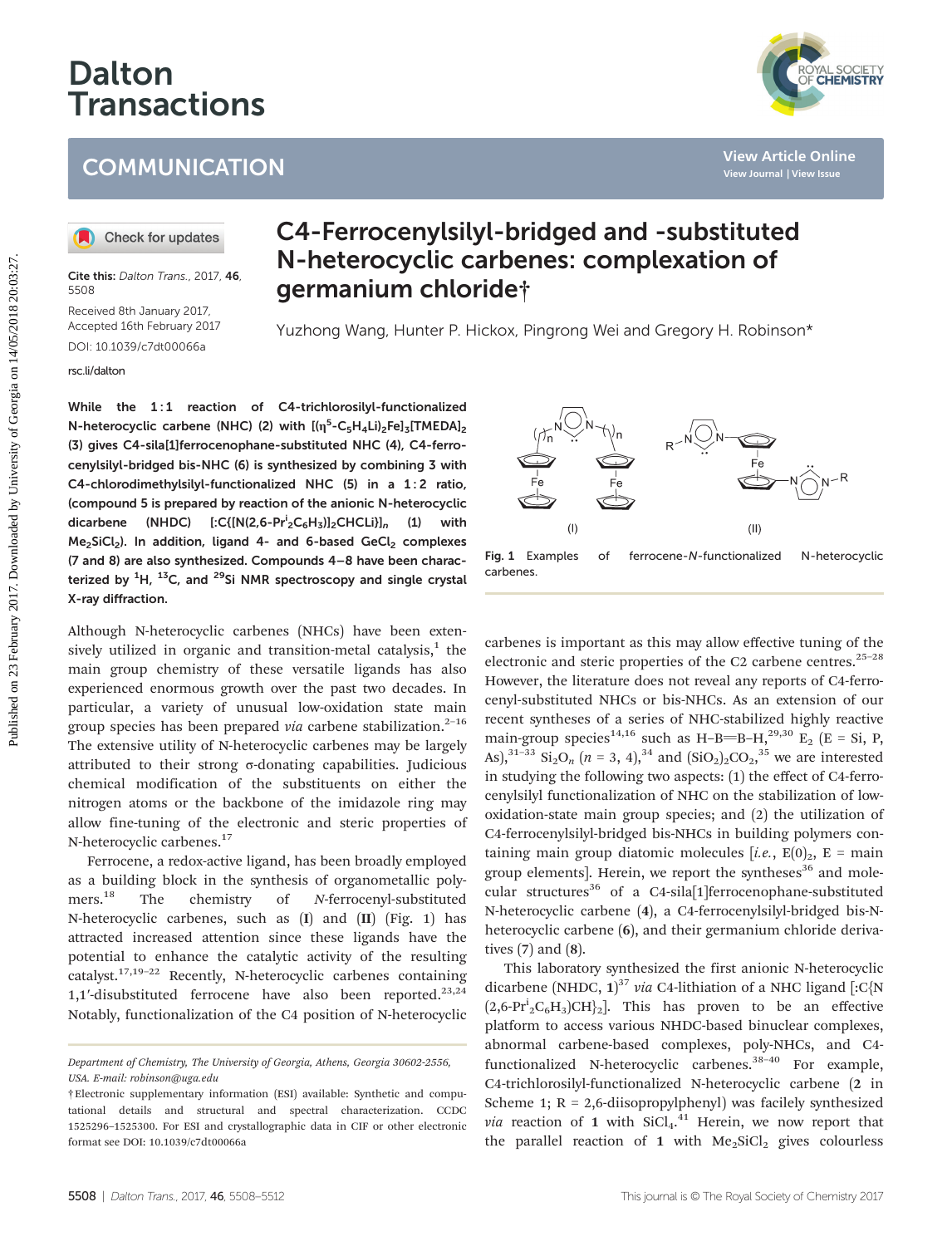

Scheme 1 Syntheses of compounds 2, 4, 5, and 6.

C4-chlorodimethylsilyl-functionalized NHC (5) (in 91.9% yield). $^{36}$  Further reaction of 2 with  $[[\mathfrak{h}^5\text{-} \mathrm{C}_5\mathrm{H}_4\mathrm{Li})_2\mathrm{Fe}]_3[\text{TMEDA}]_2$  $(3)^{42}$  in THF (in a 1:1 ratio) gives 4 as an orange powder (75.9% yield). The 2 : 1 combination of 2 with 3, however, gives a mixture of 4 with unreacted 2, but not the expected ferrocenylsilyl-bridged bis-NHC ligand. Importantly, yellow bis-NHC ligand (6) can be synthesized (in 70.0% yield) by combining 5 with 3 (in a 2 : 1 ratio) in THF (Scheme 1). The reported poly-NHCs, including bis-NHCs, usually involve linkages of multiple NHC moieties via their nitrogen atoms. $43$  Synthesis of 6 suggests that a variety of bis-NHC ligands may be readily accessed via C4-functionalization of NHDC (1). Indeed, 1 has been utilized in synthesizing C4-silyl-bridged bis-NHCs.<sup>28</sup> The <sup>29</sup>Si NMR chemical shift (in THF-d<sub>8</sub>) of 5 (9.9 ppm) shifts downfield with compared to that  $(-13.5$  ppm) for  $2.^{41}$  In addition, the <sup>29</sup>Si NMR chemical shift (in  $C_6D_6$ ) of 4 (−15.5 ppm) compares well to that (−15.4 ppm) for chlorosila [1] ferrocenophane  $(\eta^5$ -C<sub>5</sub>H<sub>4</sub>)<sub>2</sub>FeSi(H)Cl (9) and that  $(-15.7$  ppm) for 6. The  $1H$  NMR imidazole resonances (in  $C_6D_6$ ) of 4 (7.55 ppm), 5 (7.11 ppm), and 6 (6.91 ppm) are

notable as they are indicative of the effective electronic effect of the corresponding C4-functionalization on the imidazole ring.

Single crystal X-ray structural analysis<sup>36</sup> shows that the asymmetric unit of the crystal of 6 contains half one molecule of 6 with the iron atom residing on an inversion centre, whereas the asymmetric unit of the crystal of 4 contains two independent molecules, which have very similar structural parameters (Fig. 2; for clarity, only one molecule of 4 is shown). Both the Me<sub>2</sub>SiCl moiety in 5 and the Fe $\{ \eta^5 \cdot$  $C_5H_4(SiMe_2)$ <sub>2</sub> unit in 6 involve crystallographic disorder. For clarity, only one data set is shown in the caption of Fig. 2. In 4 and 5, chlorosila[1]ferrocenophane and Me<sub>2</sub>SiCl moieties, respectively, bonds to the C4 carbon of the N-heterocyclic carbene. In contrast, for 6, a  $\text{Fe}\{\eta^5\text{-}C_5H_4(SiMe_2)\}_2$  fragment bridges two N-heterocyclic carbenes through silicon–carbon



Fig. 2 Molecular structures of compounds 4, 5, and 6. Thermal ellipsoids represent 30% probability: hydrogen atoms are omitted for clarity. Selected bond distances (Å) and angles (°) are as follows. For 4, Si(1)–C(3) 1.842(4),  $Si(1)-C(28)$  1.862(4),  $Si(1)-C(33)$  1.866(4),  $Si(1)-Cl(1)$  2.0524(16); C(3)–Si(1)–Cl(1) 111.21(13), C(3)–Si(1)–C(28) 110.79(18), C(3)–Si(1)–C(33) 117.06(19), C(28)–Si(1)–C(33) 99.22(18). For 5, Si(1)–C(3) 1.859(2), Si(1)– C(28) 1.877(3), Si(1)–Cl(1) 2.046(4), Si(1)–C(33) 1.891(8); C(3)–Si(1)–Cl(1) 109.19(11), C(3)–Si(1)–C(28) 106.94(12), C(3)–Si(1)–C(33) 114.3(3). For 6, Si(1)–C(3) 1.879(3), Si(1)–C(28) 1.869(10), Si(1)–C(33) 1.916(7), Si(1)–  $C(34)$  1.866(6);  $C(3)-Si(1)-C(28)$  111.9(5),  $C(3)-Si(1)-C(33)$  107.9(3),  $C(3)-Si(1)-C(34)$  105.9(3),  $C(33)-Si(1)-C(34)$  106.0(5).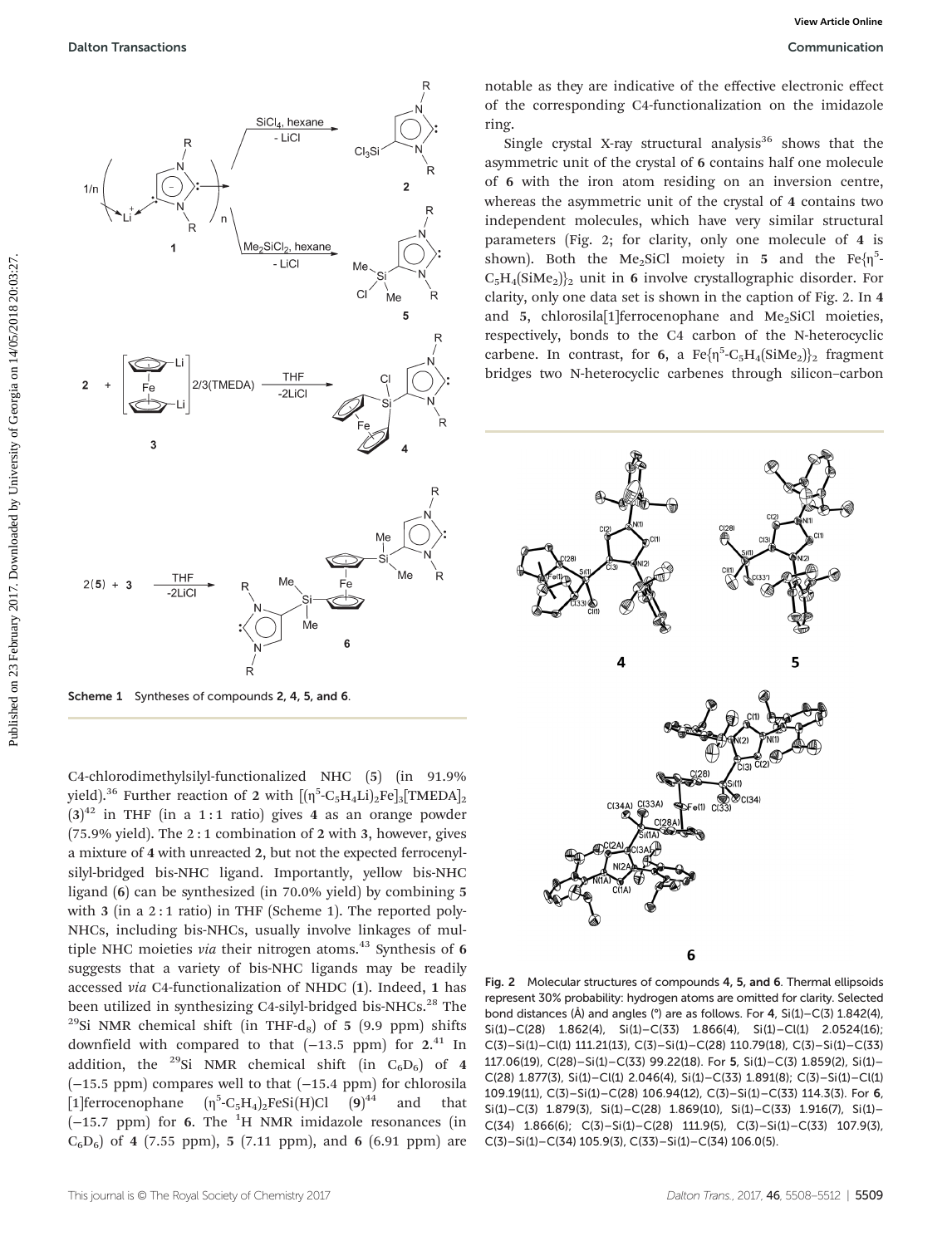(i.e., C4) bonds. All the silicon atoms in 4–6 are four-coordinate and adopt a distorted tetrahedral geometry. The  $Si-C<sub>NHC</sub>$ bond distances in 4–6  $[1.842(4)-1.879(3)$  Å are marginally longer than that  $[1.819(3)$  Å] for  $2.^{41}$  The Si–Cl bond distances  $(ca. 2.05 \text{ Å}$  of both 4 and 5 are also slightly longer than that  $(2.01 \text{ Å}, \text{av.})$  for 2. The bonding character of the sila<sup>[1]</sup> ferrocenophane unit in 4 is very similar to that of 9.<sup>44</sup>

Reactions of 4 and 6 with  $GeCl<sub>2</sub>$ -dioxane afford the corresponding N-heterocyclic carbene–germanium chloride adducts 7 and 8, respectively, in a quantitative yield (Scheme 2). $36$  The <sup>29</sup>Si NMR chemical shift of 7 (−15.1 ppm in THF-d<sub>8</sub>) is almost the same as that (−15.5 ppm in  $C_6D_6$ ) for 4, whereas the <sup>29</sup>Si NMR chemical shift (in THF-d<sub>8</sub>) of 8 (−11.9 ppm) shifts downfield compared to that  $(-15.7$  ppm) for 6. The  $^{1}$ H NMR imidazole resonances (in THF-d<sub>8</sub>) of 7 and 8 are  $8.40$ and 7.42 ppm, respectively. The  $^{13}$ C NMR resonance patterns of the substituted Cp rings in both 4 and 7 are consistent with those for  $9.^{44}$  In addition, the ferrocenyl  $^{13}$ C NMR resonance patterns of both 6 and 8 are similar to that for  $\rm Fe\{\eta^5\text{-}C_5H_4(SiMe_2OBpin)\}_{2}.^{45}$ 

The existence of three-metal centres (one iron atom in the ferrocenylsilyl backbone between two NHC ligands and two germanium atoms attached to the C2 carbene centres, respectively) is the most intriguing structural feature of 8 (Fig. 3). Similar to 6, compound 8 has an inversion centre at the iron atom. The substituted Cp rings in 8 are also disordered (only one data set is listed in the caption of Fig. 3). The C–Ge and Ge–Cl bond distances in both 7 and 8  $[d_{C-Ge} = 2.132(5)$  Å,  $d_{Ge-Cl}$ = 2.264 Å (av.) for 7;  $d_{C-Ge}$  = 2.107(4) Å,  $d_{Ge-Cl}$  = 2.264 Å (av.) for 8] are comparable to those  $[d_{C-Ge} = 2.110(4)$  Å,  $d_{Ge-Cl} = 2.275$  Å (av.)] for NHC-complexed GeCl<sub>2</sub> [NHC = :C{N(2,6-Pr<sup>i</sup><sub>2</sub>C<sub>6</sub>H<sub>3</sub>)  $CH<sub>2</sub>$ <sup>46</sup> The coordination about the germanium atoms in 7 and 8 may be described as trigonal pyramidal. Meanwhile, the Si–C<sub>NHC</sub> bond distances of 7 [1.867(4) Å] and 8 [1.895(4) Å] are marginally longer than those in their ligand precursors 4





Fig. 3 Molecular structures of compounds 7 and 8. Thermal ellipsoids represent 30% probability: hydrogen atoms are omitted for clarity. Selected bond distances (Å) and angles (°) are as follows. For 7, Si(1)–  $C(3)$  1.867(4), Si(1)– $C(1)$  2.039(2) Si(1)– $C(28)$  1.858(6), Si(1)– $C(33)$  1.854(6), C(1)–Ge(1) 2.132(5), Ge(1)–Cl(2) 2.2618(19), Ge(1)–Cl(3) 2.267(2); C(3)– Si(1)–Cl(1) 113.12(17), C(3)–Si(1)–C(28) 113.3(2), C(3)–Si(1)–C(33) 111.6(3), C(28)–Si(1)–C(33) 100.0(2), C(1)–Ge(1)–Cl(2) 92.88(14), C(1)– Ge(1)–Cl(3) 96.49(15), Cl(2)–Ge(1)–Cl(3) 97.85(8). For 8, Si(1)–C(3) 1.895(4), Si(1)–C(28') 1.855(12), C(1)–Ge(1) 2.107(4), Ge(1)–Cl(1) 2.242(2), Ge(1)–Cl(2) 2.2861(16); C(3)–Si(1)–C(28') 104.5(11), C(1)–Ge(1)–Cl(1) 96.86(12), C(1)–Ge(1)–Cl(2) 91.34(11), Cl(1)–Ge(1)–Cl(2) 96.08(8).



[1.842(4) Å] and 6 [1.879(3) Å], respectively. In both 7 and 8, notably, the C–Ge bond tilts obviously to the flanking phenyl substituent, which is adjacent to the functionalized C4 carbon of the imidazole ring  $[Ge(1)-C(1)-N(1)$  angle = 138.0(3)°,  $Ge(1)$ – C(1)–N(2) angle = 117.1(3)° for 7; Ge(1)–C(1)–N(1) angle = 136.8(3)°, Ge(1)–C(1)–N(2) angle = 118.1(3)° for 8]. This structural feature may be due to Menshutkin interaction<sup>47</sup> between the germanium atom and the phenyl ring next to the substituted C4 carbon, which has also been observed in *m*-terphenylbased heavier group 14 and 15 halides. $48,49$ 

#### **Conclusions**

Based on the anionic NHDC ligand (1), C4-silyl-functionalized NHCs (2 and 5) have been achieved. Further reactions of 2 and 5 with  $[(\eta^5-C_5H_4Li)_2Fe]_3[TMEDA]_2$  give C4-sila[1]ferrocenophane-substituted NHC ligand (4) and C4-ferrocenylsilyl-Scheme 2 Syntheses of compounds 7 and 8. bridged bis-NHC ligand (6), respectively. We also investigated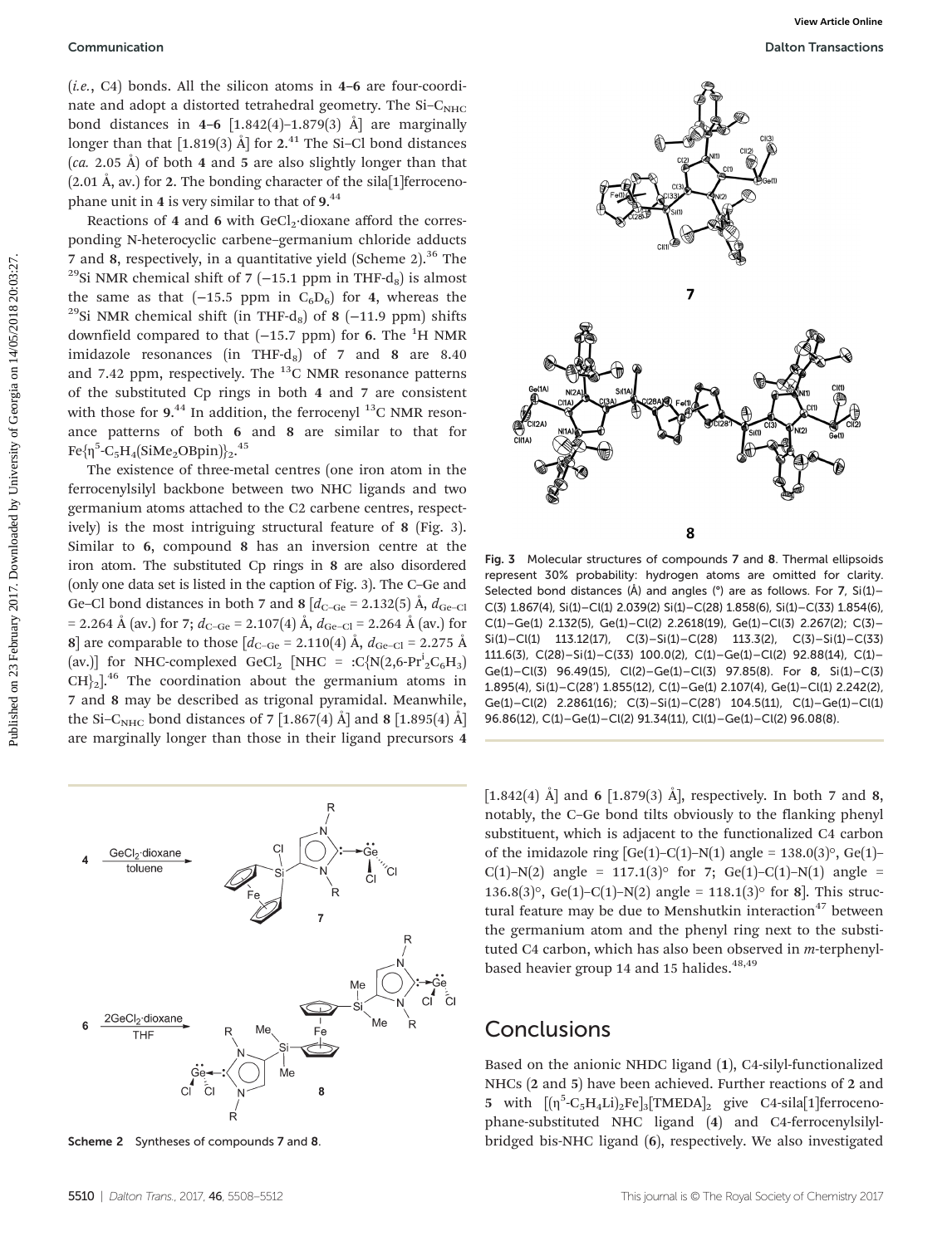the reactivity of 4 and 6 toward  $GeCl<sub>2</sub>$ -dioxane, which afforded the corresponding carbene–germanium chloride adducts 7 and 8, respectively. The reduction of both 7 and 8 is being studied in this laboratory. Published on 23 February 2017. Downloaded by University of Georgia on 14/05/2018 20:03:27. **[View Article Online](http://dx.doi.org/10.1039/c7dt00066a)**

### Acknowledgements

We are grateful to the National Science Foundation for support: CHE-1565676.

### Notes and references

- 1 S. P. Nolan, N-Heterocyclic Carbenes in Synthesis, Wiley-VCH, Weinheim, 2006.
- 2 D. Bourissou, O. Guerret, F. P. Gabbaï and G. Bertrand, Chem. Rev., 2000, 100, 39–91.
- 3 C. J. Carmalt and A. H. Cowley, Adv. Inorg. Chem., 2000, 50, 1–32.
- 4 D. Martin, M. Melaimi, M. Soleilhavoup and G. Bertrand, Organometallics, 2011, 30, 5304–5313.
- 5 D. Martin, M. Soleilhavoup and G. Bertrand, Chem. Sci., 2011, 2, 389–399.
- 6 C. D. Martin, M. Soleilhavoup and G. Bertrand, Chem. Sci., 2013, 4, 3020–3030.
- 7 R. S. Ghadwal, R. Azhakar and H. W. Roesky, Acc. Chem. Res., 2013, 46, 444–456.
- 8 S. Roy, K. C. Mondal and H. W. Roesky, Acc. Chem. Res., 2016, 49, 357–369.
- 9 D. J. D. Wilson and J. L. Dutton, Chem. Eur. J., 2013, 19, 13626–13637.
- 10 H. Braunschweig and R. D. Dewhurst, Angew. Chem., Int. Ed., 2013, 52, 3574–3583.
- 11 H. Braunschweig and R. D. Dewhurst, Organometallics, 2014, 33, 6271–6277.
- 12 E. Rivard, Dalton Trans., 2014, 43, 8577–8586.
- 13 G. Prabusankar, A. Sathyanarayana, P. Suresh, C. Naga Babu, K. Srinivas and B. P. R. Metla, Coord. Chem. Rev., 2014, 269, 96–133.
- 14 Y. Wang and G. H. Robinson, Inorg. Chem., 2011, 50, 12326–12337.
- 15 Y. Wang and G. H. Robinson, Dalton Trans., 2012, 41, 337– 345.
- 16 Y. Wang and G. H. Robinson, Inorg. Chem., 2014, 53, 11815–11832.
- 17 O. Kühl, Functionalised N-Heterocyclic Carbene Complexes, Wiley, 2010.
- 18 P. Nguyen, P. Gomez-Elipe and I. Manners, Chem. Rev., 1999, 99, 1515–1548.
- 19 B. Bildstein, M. Malaun, H. Kopacka, K. Wurst, M. Mitterbock, K. H. Ongania, G. Opromolla and P. Zanello, Organometallics, 1999, 18, 4325–4336.
- 20 B. Bildstein, M. Malaun, H. Kopacka, K. H. Ongania and K. Wurst, J. Organomet. Chem., 1999, 572, 177–187.
- 21 C. D. Varnado, V. M. Lynch and C. W. Bielawski, Dalton Trans., 2009, 7253–7261.
- 22 E. L. Rosen, C. D. Varnado, A. G. Tennyson, D. M. Khramov, J. W. Kamplain, D. H. Sung, P. T. Cresswell, V. M. Lynch and C. W. Bielawski, Organometallics, 2009, 28, 6695–6706.
- 23 D. M. Khramov, E. L. Rosen, V. M. Lynch and C. W. Bielawski, Angew. Chem., Int. Ed., 2008, 47, 2267– 2270.
- 24 A. R. Petrov, A. Derheim, J. Oetzel, M. Leibold, C. Bruhn, S. Scheerer, S. Osswald, R. F. Winter and U. Siemeling, Inorg. Chem., 2015, 54, 6657–6670.
- 25 J. I. Bates, P. Kennepohl and D. P. Gates, Angew. Chem., Int. Ed., 2009, 48, 9844–9847.
- 26 D. Mendoza-Espinosa, B. Donnadieu and G. Bertrand, J. Am. Chem. Soc., 2010, 132, 7264–7265.
- 27 R. S. Ghadwal, H. W. Roesky, M. Granitzka and D. Stalke, J. Am. Chem. Soc., 2010, 132, 10018–10020.
- 28 R. S. Ghadwal, S. O. Reichmann, E. Carl and R. Herbst-Irmer, Dalton Trans., 2014, 43, 13704–13710.
- 29 Y. Wang, B. Quillian, P. Wei, C. S. Wannere, Y. Xie, R. B. King, H. F. Schaefer III, P. v. R. Schleyer and G. H. Robinson, J. Am. Chem. Soc., 2007, 129, 12412–12413.
- 30 Y. Wang, B. Quillian, P. Wei, Y. Xie, C. S. Wannere, R. B. King, H. F. Schaefer III, P. v. R. Schleyer and G. H. Robinson, J. Am. Chem. Soc., 2008, 130, 3298–3299.
- 31 Y. Wang, Y. Xie, P. Wei, R. B. King, H. F. Schaefer III, P. v. R. Schleyer and G. H. Robinson, Science, 2008, 321, 1069–1071.
- 32 Y. Wang, Y. Xie, P. Wei, R. B. King, H. F. Schaefer III, P. v. R. Schleyer and G. H. Robinson, J. Am. Chem. Soc., 2008, 130, 14970–14971.
- 33 M. Y. Abraham, Y. Wang, Y. Xie, P. Wei, H. F. Schaefer III, P. v. R. Schleyer and G. H. Robinson, Chem. – Eur. J., 2010, 16, 432–435.
- 34 Y. Wang, M. Chen, Y. Xie, P. Wei, H. F. Schaefer III, P. v. R. Schleyer and G. H. Robinson, Nat. Chem., 2015, 7, 509–513.
- 35 Y. Wang, M. Chen, Y. Xie, P. Wei, H. F. Schaefer III and G. H. Robinson, J. Am. Chem. Soc., 2015, 137, 8396–8399.
- 36 See the ESI† for synthetic and crystallographic details.
- 37 Y. Wang, Y. Xie, M. Y. Abraham, P. Wei, H. F. Schaefer III, P. v. R. Schleyer and G. H. Robinson, J. Am. Chem. Soc., 2010, 132, 14370–14372.
- 38 R. S. Ghadwal, Dalton Trans., 2016, 45, 16081–16095.
- 39 A. Nasr, A. Winkler and M. Tamm, Coord. Chem. Rev., 2016, 316, 68–124.
- 40 J. B. Waters and J. M. Goicoechea, Coord. Chem. Rev., 2015, 293, 80–94.
- 41 Y. Wang, Y. Xie, P. Wei, H. F. Schaefer III and G. H. Robinson, Dalton Trans., 2016, 45, 5941–5944.
- 42 I. R. Butler, W. R. Cullen, J. Ni and S. J. Rettig, Organometallics, 1985, 4, 2196–2201.
- 43 M. Poyatos, J. A. Mata and E. Peris, Chem. Rev., 2009, 109, 3677–3707.